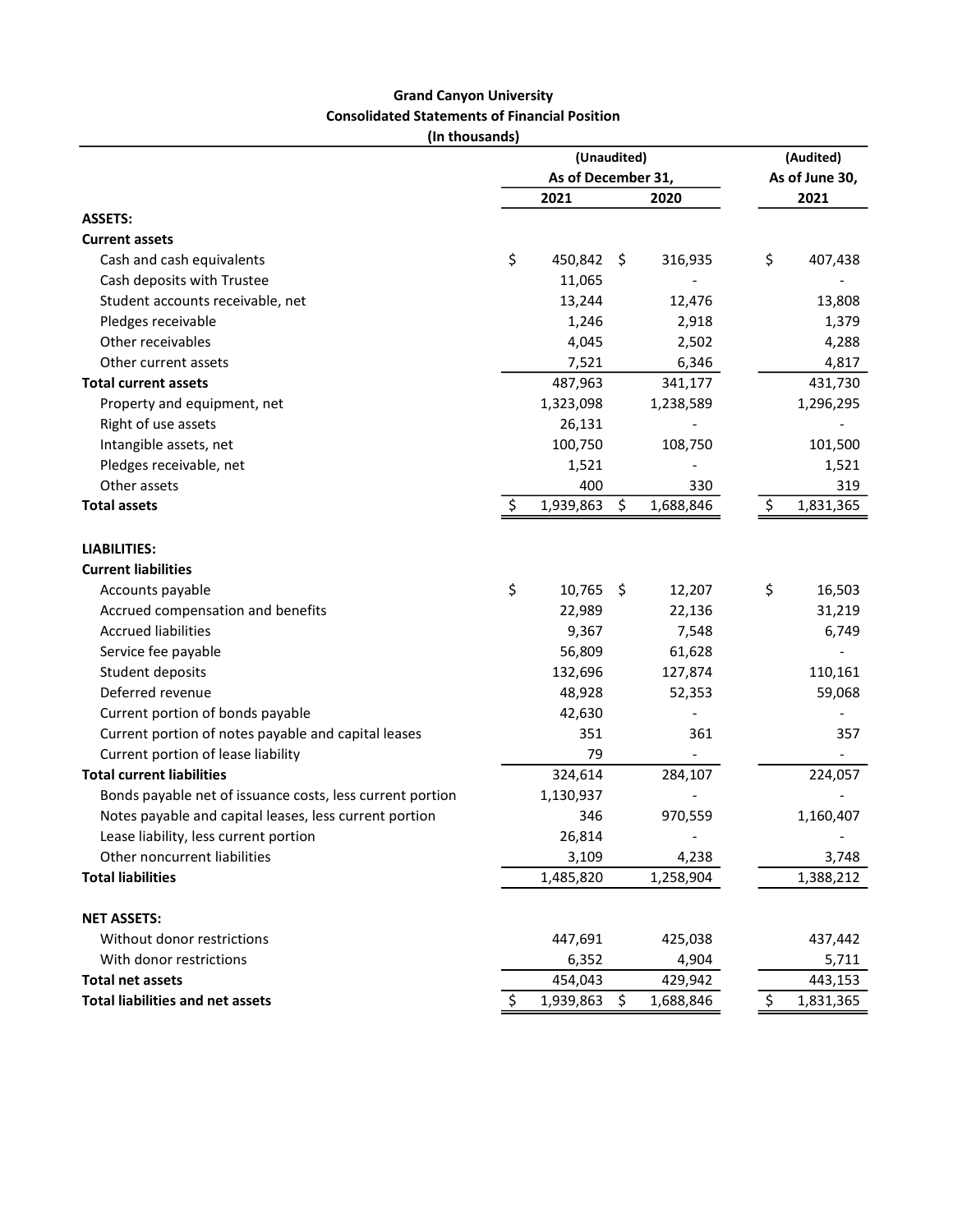## Grand Canyon University Consolidated Statements of Activities (In thousands, unaudited)

|                                                                    | <b>Six Months ended</b><br>December 31, |          |    |         |
|--------------------------------------------------------------------|-----------------------------------------|----------|----|---------|
|                                                                    |                                         |          |    |         |
|                                                                    |                                         | 2021     |    | 2020    |
| Changes in net assets without donor restrictions:                  |                                         |          |    |         |
| <b>Revenues:</b>                                                   |                                         |          |    |         |
| Net tuition and fees                                               | \$                                      | 642,593  | \$ | 624,524 |
| Contributions and grants                                           |                                         | 577      |    | 10,489  |
| <b>Auxiliary enterprises</b>                                       |                                         | 8,102    |    | 4,205   |
| Other income                                                       |                                         | 2,571    |    | 931     |
| Total revenues, gains and other support without donor restrictions |                                         | 653,843  |    | 640,149 |
| Net assets released from restrictions                              |                                         | 1,431    |    | 919     |
| <b>Total revenues and releases</b>                                 |                                         | 655,274  |    | 641,068 |
| <b>Expenses:</b>                                                   |                                         |          |    |         |
| Instructional program services                                     |                                         | 176,417  |    | 166,325 |
| General and administrative                                         |                                         | 13,600   |    | 12,358  |
| <b>Fundraising</b>                                                 |                                         | 742      |    | 530     |
| Auxiliary enterprises                                              |                                         | 9,807    |    | 6,974   |
| <b>Educational service fee</b>                                     |                                         | 391,097  |    | 377,855 |
| Interest expense                                                   |                                         | 27,475   |    | 29,683  |
| Depreciation and amortization                                      |                                         | 25,887   |    | 32,428  |
| <b>Total expenses</b>                                              |                                         | 645,025  |    | 626,153 |
| Increase in net assets without donor restrictions                  |                                         | 10,249   |    | 14,915  |
| Changes in net assets with donor restrictions:                     |                                         |          |    |         |
| Contributions                                                      |                                         | 2,066    |    | 5,205   |
| Investment return, net                                             |                                         | 6        |    |         |
| Net assets released from restrictions                              |                                         | (1, 431) |    | (919)   |
| Increase in net assets with donor restrictions                     |                                         | 641      |    | 4,286   |
| Increase in total net assets                                       |                                         | 10,890   |    | 19,201  |
| Net assets, beginning                                              |                                         | 443,153  |    | 410,741 |
| Net assets, ending                                                 | \$                                      | 454,043  | \$ | 429,942 |